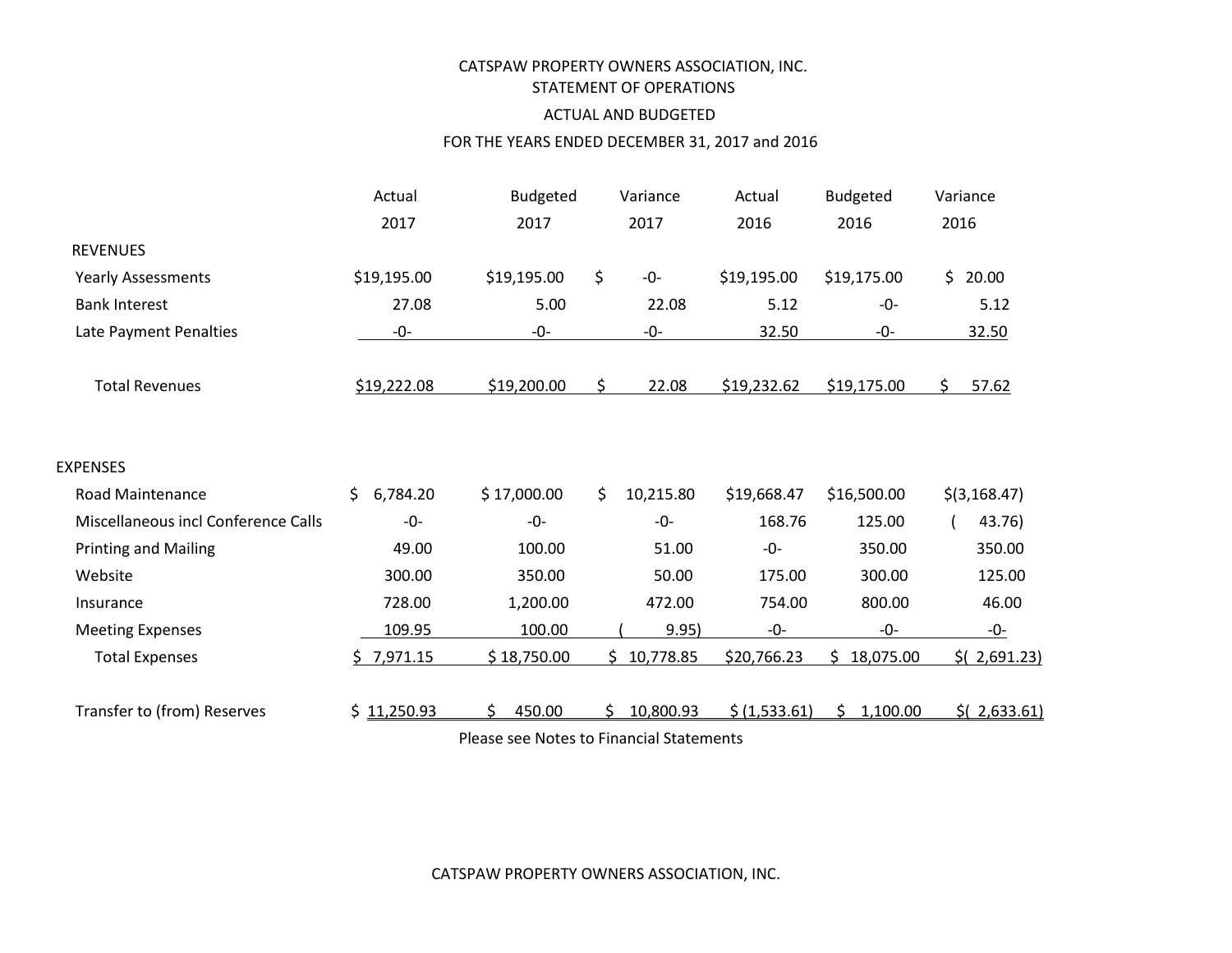# STATEMENT OF FINANCIAL POSITION AS OF DECEMBER 31, 2017

## ASSETS

| <b>Current Assets</b>          |              |                  |
|--------------------------------|--------------|------------------|
| Cash in Bank                   | \$1,966.60   |                  |
| <b>Prepaid Expenses</b>        | 828.00       |                  |
| Unsold Mailbox and             |              |                  |
| Investment in Parcel Box       | 300.00       |                  |
| <b>TOTAL ASSETS</b>            |              | \$.<br>53,094.60 |
| <b>LIABILITIES</b>             |              |                  |
| <b>Current Liabilities</b>     |              |                  |
| <b>Accounts Payable</b>        | \$<br>680.00 |                  |
| Prepaid 2018 Assessments       | 11,660.00    |                  |
| <b>TOTAL LIABILITIES</b>       |              | 12.340.00        |
|                                |              |                  |
| <b>MEMBERS' EQUITY</b>         |              |                  |
| Beginning Accumulated Surplus  | \$29,503.67  |                  |
| Current Year Surplus (Deficit) | 10,800.93    |                  |
| <b>Transfer to Reserves</b>    | 450.00       |                  |
| <b>TOTAL MEMBERS' EQUITY</b>   |              | \$<br>40,754.60  |

Please see Notes to Financial Statements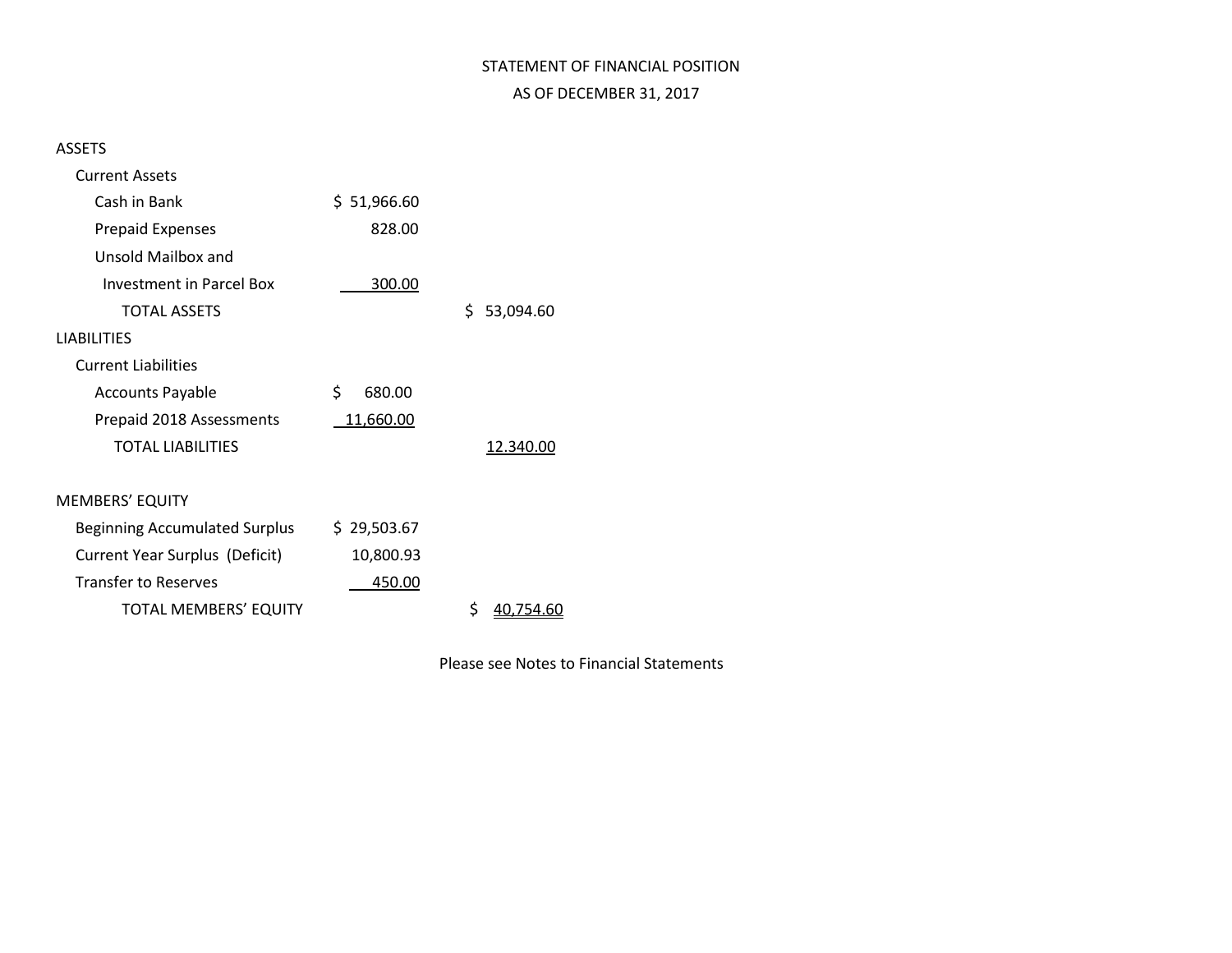#### CATSPAW PROPERTY OWNERS' ASSOCIATION, INC.

### NOTES TO FINANCIAL STATEMENTS

#### DECEMBER 31, 2017

#### NOTE 1 – THE ASSOCIATION

Catspaw Property Owners' Association, Inc. is a property owners association organized as a non-profit North Carolina corporation. The Association began operations on August 31, 1996. The Association consists of 66 residential lots, 19 of which have houses.

#### NOTE 2 – SUMMARY OF ACCOUNTING POLICIES

#### A. Basis of Presentation

The financial statements have been prepared in accordance with generally accepted accounting principles on the accrual basis, in which income is recognized when earned and expenses are recognized when incurred. The Association utilized the modified accrual basis in years before 2015. The Association reports annual financial information on a calendar year basis (the year end is December  $31<sup>st</sup>$ ). Members' Equity represents the accumulated excess or surplus of revenues over expenses, and consists of reserve funds that are intended to be used for unanticipated events, primarily related to unforeseen road maintenance expenses.

### B. Association Annual Assessments/Accounts Receivable

Property owners are subject to yearly assessments to provide for the Association's operating expenses, primarily road maintenance and improvements. Any excess over budget is retained by the Association for use in future years. Unimproved lots (without a house) are assessed at 5/6 of the assessment for a lot improved with a residence. Assessments are billed in November, and due January 1<sup>st</sup>. Assessments are considered delinquent if not received by January 31<sup>st</sup>. The Association follows the procedures in North Carolina General Statues Chapter 47F in filing a lien for unpaid assessments and collecting sums due. Receivables at the balance sheet date, if any, represent assessments due from property owners. The Association considers all property owners' receivables at the balance sheet date to be collectible. Accordingly, no allowance for doubtful accounts is required. If any receivables become uncollectible, they will be charged to operations when that determination is made.

C. Annual Budget

The Association is required to prepare a budget annually in accordance with the 2013 (current) Bylaws. The budget includes anticipated income and expenses, planned major roadway repair or replacement expenses, and a reserve for unanticipated events. Road maintenance and improvements are often delayed because of weather conditions; and accordingly budget variances may occur. In 2015, road maintenance was delayed because of bad weather at the end of the year. Of the \$5,663.89 unspent budgeted 2015 road maintenance expenses, \$3,158.67 was effectively spent in 2016 because of said weather delays. The maintenance of Walnut Gap Road from the public road entrance to the Catspaw gate is shared with the Walnut Gap Community. In 2016, of the \$19,668.47 incurred for road maintenance, \$ 4,551.76 was spent on improving lower Walnut Gap Road. In 2017, road maintenance expenses were the least they have been in many years. In future years, road maintenance costs are not likely to ever be that minimal again.